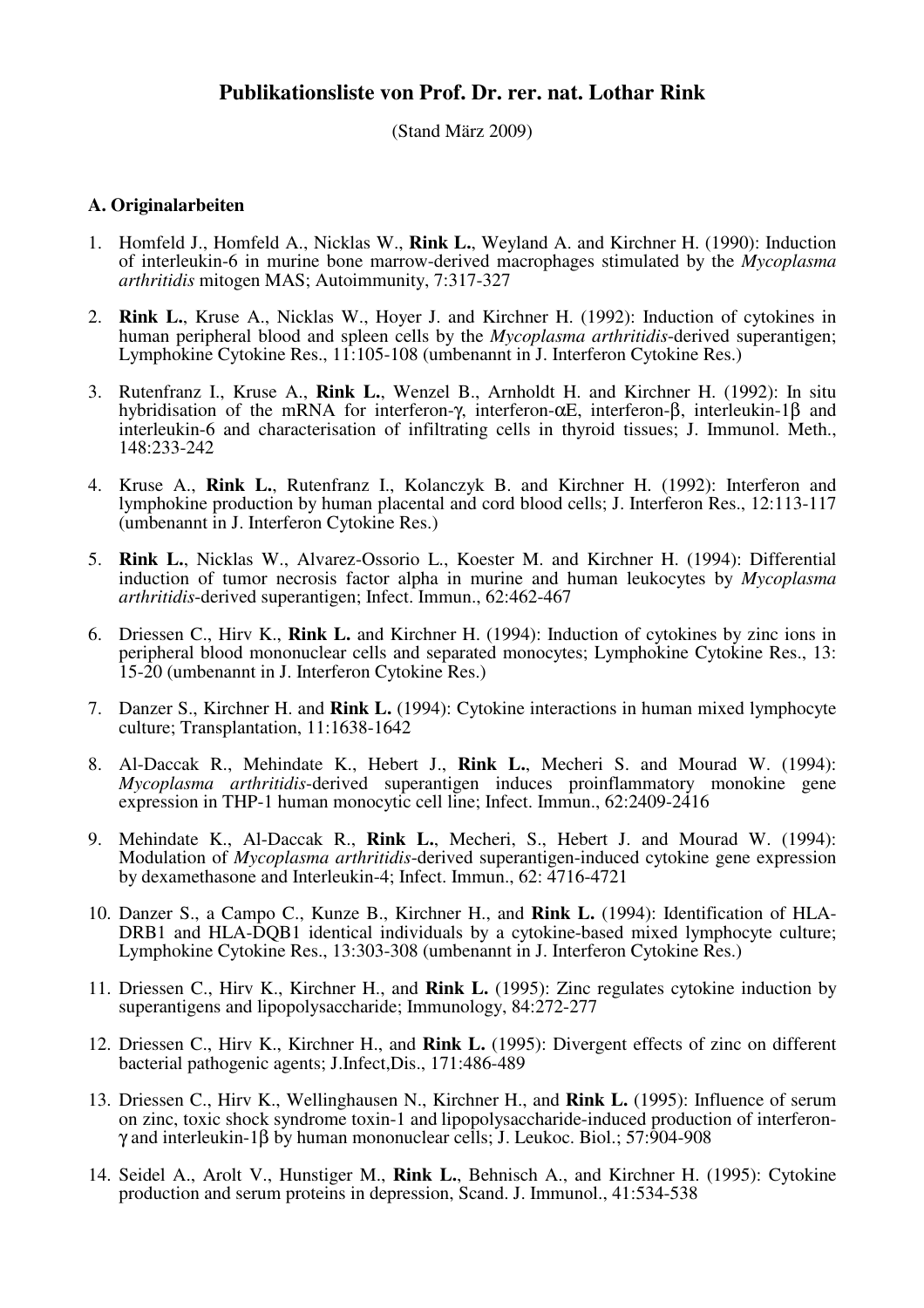- 15. Zubaschev I. K., **Rink L.**, Peters A., and Wenzel B. E. (1995): Stimulation of human mononuclear cells by factors released by Yersinia enterocolitica O:9, Contrib. Microbiol. Immunol., 13:211-213
- 16. **Rink L.**, Luhm J., Koester M., and Kirchner H. (1996): Induction of a cytokine network by superantigens with parallel TH1 and TH2 stimulation, J. Interferon Cytokine Res., 16:41-47
- 17. Seidel A., Arolt V., Hunstiger M., **Rink L.**, Behnisch A., and Kirchner H. (1996): Increased natural killer cells and related cytokines in major depression; Clin. Immunol. Immunopathol., 78:83-85
- 18. Seidel A., Arolt V., Hunstiger M., **Rink L.**, Behnisch A., and Kirchner H. (1996): Major depressive disorder is associated with elevated monocyte counts; Acta Psychiat. Scand., 94:198- 204
- 19. Cakman I., Rohwer J., Schütz R-M., Kirchner H., and **Rink L.** (1996): Dysregulation between TH1 and TH2 T cell subpopulations in elderly persons, Mech. Ageing Dev., 87:197-209
- 20. Wellinghausen N., Fischer A., Kirchner H. and **Rink L.** (1996): Interaction of zinc with human peripheral blood mononuclear cells; Cell. Immunol., 171:255-261
- 21. **Rink L.**, Nicklas W., Luhm J., Kruse R., and Kirchner H. (1996): Induction of a proinflammatory cytokine network by *Mycoplasma arthritidis*-derived superantigen, J. Interferon Cytokine Res., 16:861-868
- 22. Wellinghausen N., Driessen C. and **Rink L.** (1996): Stimulation of human peripheral blood mononuclear cells by zinc and related cations; Cytokine, 8:767-771
- 23. Wellinghausen N., Schromm A., Seydel U., Brandenburg K., Luhm J., Kirchner H. and **Rink L.** (1996): Zinc enhances lipopolysaccharide-induced monokine secretion by alteration of fluidity state of lipopolysaccharide; J. Immunol., 157:3139-3145
- 24. Danzer S. und **Rink L.** (1996): Cytokine in der gemischten Lymphozytenkultur als prospektive Parameter für die Transplantation; Med. Klinik, 91:494-500
- 25. Danzer S., aCampo C. and **Rink L.** (1996): Interferon-gamma plays a key role in the human mixed lymphocyte culture; Bone Marrow Transplant., 18:991-996
- 26. Alstaedt J., Kirchner H. and **Rink L.** (1996): Cytokine production of neutrophils is limited to IL-8; Immunology., 89:563-568
- 27. Alvarez-Ossorio L., Johannsen M., Russlies M., Kirchner H., and **Rink L.** (1997): HLAdependent heterogeneous T cell response to *Mycoplasma arthritidis*-derived superantigen (MAS); Med. Microbiol. Immunol., 185:245-251
- 28. Luhm J., Kirchner H. and **Rink L.** (1997): One-way synergistic effect of low superantigen concentrations on lipopolysaccharide-induced cytokine production; J. Interferon Cytokine Res., 17:229-238
- 29. Bernatchez C., Al-Daccak R., Mayer P.E., Mehindate K., **Rink L.**, Mecheri S. and Mourad W. (1997): Functional analysis of *Mycoplasma arthritidis*-derived mitogen interactions with class II molecules; Infect. Immun., 65:2000-2005
- 30. **Rink L.**, Nicklas W., Alvarez-Ossorio L., Fagin U., and Kirchner H. (1997): Microbial superantigens stimulate T cells by the superantigen-bridge and independently by a cytokine pathway; J. Interferon Cytokine Res., 17:489-499
- 31. Cakman I., Kirchner H. and **Rink L.** (1997): Zinc supplementation reconstitutes the production of interferon-α by leukocytes from elderly persons; J. Interferon Cytokine Res., 17:469-472
- 32. Wellinghausen N., Martin M. and **Rink L.** (1997): Zinc inhibits IL-1-dependent T cell stimulation; Eur. J. Immunol., 27:2529-2535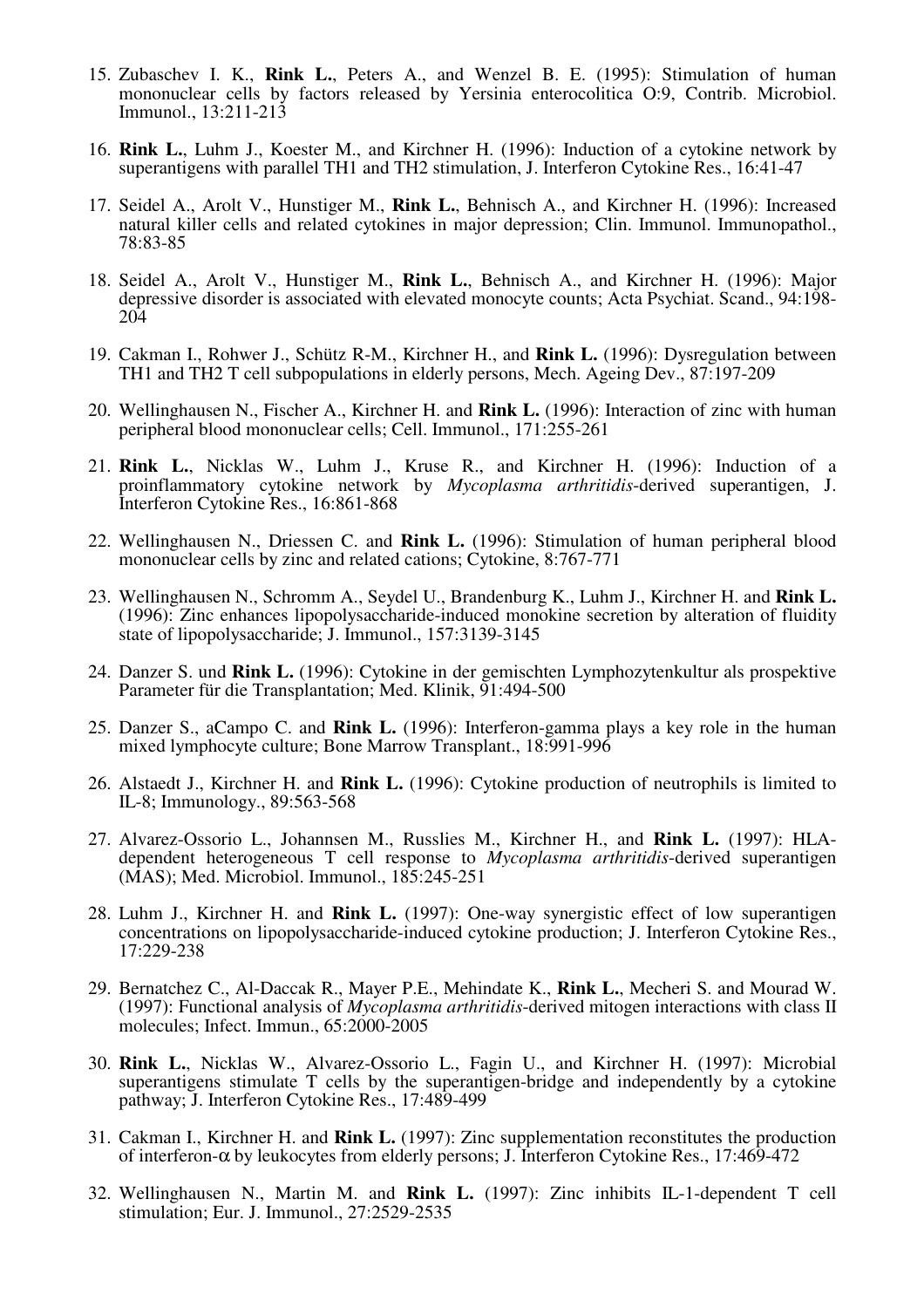- 33. Fagin U., Hahn U., Grötzinger J., Fleischer B., Gerlach D., Buck F., Wollmer A., Kirchner H. and **Rink L.** (1997): Exclusion of bioactive contaminations in *Streptococcus pyogenes* erythrogenic toxin A (SPEA) preparations by recombinant expression in *Escherichia coli*; Infect. Immun., 65:4725-4733
- 34. Alvarez-Ossorio L., Johannsen M., Alvarez-Ossorio R., Nicklas W., Kirchner H. and **Rink L.** (1998): Cytokine induction by *Mycoplasma arthritidis*-derived superantigen (MAS) but not TSST-1 or SEC3 is correlated to certain HLA-DR haplotypes; Scand. J. Immunol.; 47:43-47
- 35. Luhm J., Schromm A., Seydel U., Brandenburg K., Wellinghausen N., Riedel E., Schumann R.R. and **Rink L.** (1998): Hypothermia enhances the biological activity of lipopolysaccharides by altering its fluidity state; Eur. J. Biochem., 256:325-333
- 36. Hirv K., Seyfarth M., Uibo R., Kull K., Salupere R., Latza U. and **Rink L.** (1999): Polymorphisms in the tumour necrosis factor and adhesion molecule genes in patients with inflammatory bowel disease; associations with HLA-DR, -DQ alleles and subclinical markers; Scand. J. Gastroenterol., 34:1025-1032
- 37. Hennig C., **Rink L.**, Fagin U., Jabs W.J. and Kirchner H. (2000): The influence of naturally occuring heterophilic anti-immunoglobulin antibodies on direct measurement of serum proteins using sandwich ELISAs; J. Immunol. Meth., 235:71-80
- 38. Kreft B., Fischer A., Krüger S., Sack K., Kirchner H. and **Rink L.** (2000): The impaired immune response to diphtheria vaccination in hemodialysis patients is related to zinc deficiency; Biogerontology, 1:61-66
- 39. Hennig C., **Rink L.** and Kirchner H. (2000): Evidence for presence of IgG4 antiimmunoglobulin autoantibodies in all humans; Lancet, 355:1617-1618
- 40. Scheffer C., Zawatzky R. and **Rink L.** (2000): Interferon-γ levels finally become stable with increasing age as revealed by using an ELISA corresponding to the bioactivity; Mech. Ageing Dev., 121:47-58
- 41. aCampo C., Wellinghausen N., Faber C., Fischer A. and **Rink L.** (2001): Zinc inhibits the mixed lymphocyte culture; Biol. Trace Elem. Res., 79:15-22
- 42. Kolling U.K., Hansen F., Braun J., **Rink L.**, Katus H.A. and Dalhoff K. (2001): Leukocyte response and anti-inflammatory cytokines in community-acquired pneumonia; Thorax, 56:121- 125
- 43. von der Ohe M., Alstaedt J., Gross U. and **Rink L.** (2001): Human neutrophils produce MIP-1β but not type I interferons in response to viral stimulation; J. Interferon Cytokine Res., 21:241- 247
- 44. Lei L., Alstaedt J., von der Ohe M., Proft T., Gross U. and **Rink L.** (2001): Induction of IL-8 on human neutrophils following MHC class II cross-linking with superantigens; J. Leukoc. Biol., 70:80-86
- 45. Roth-Isigkeit A., Hasselbach L., Ocklitz E., Brückner S., Ros A., Gehring H., Schmucker P., **Rink L.**, and Seyfarth M. (2001): Inter-individual differences in cytokine release in patients undergoing cardiac surgery with cardiopulmonary bypass; Clin. Exp. Immunol.; 125:80-88
- 46. Gabriel P., Cakman I. and **Rink L.** (2002): Overproduction of monokines by leukocytes after stimulation with lipopolysaccharide in the elderly; Exp. Gerontol., 37:235-247
- 47. Junghanns K., Backhaus J., Tietz U., Lange W., Bernzen J., Wetterling T., **Rink L.** and Driessen M. (2003): Impaired serum cortisol stress response is a predictor of early relapse; Alcohol Alcohol., 38:189-193
- 48. Faber C., Gabriel P., I bs K.H. and **Rink L.** (2004): Zinc in pharmacological doses suppresses the allogeneic reaction without affecting the antigeneic response; Bone Marrow Transplant., 33:1241-1246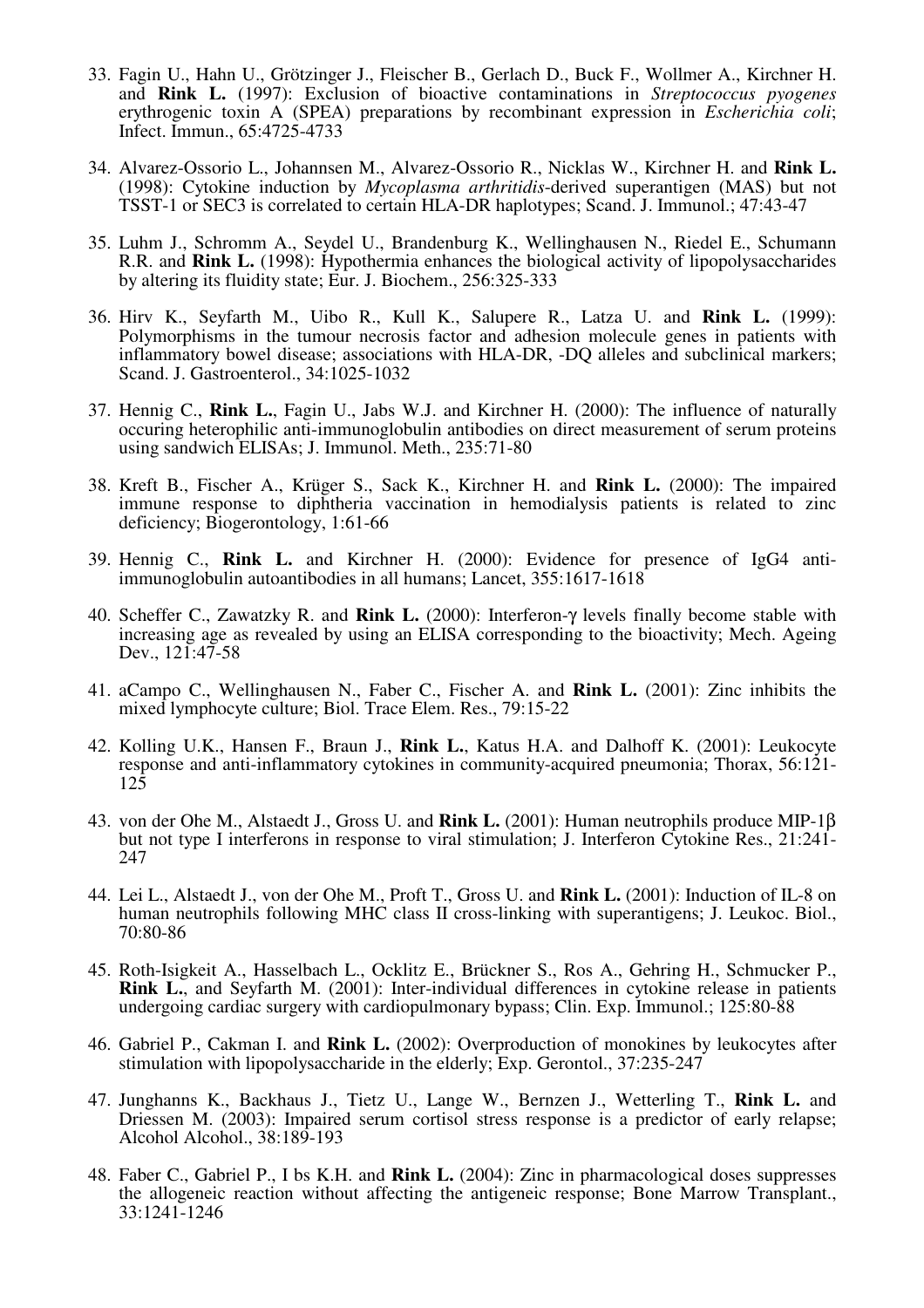- 49. Kreiß M., Asmuß A., Krejci K., Lindemann D., Miyoshi-Akiyama T., Uchiyama T., **Rink L.**, Broeren C.P.M. and Herrmann T. (2004): Contrasting contributions of complementarydetermining region 2 and hypervariable region 4 of rat  $B\overline{V}8S2^+(V_{\beta}8.2)$  TCR to the recognition of myelin basic protein and different types of bacterial superantigens; Int. Immunol., 16:655- 663
- 50. Junghanns K., Backhaus J., Tietz U., Lange W., **Rink L.**, Wetterling T. and Driessen M. (2005): The consumption of cigarettes, coffee and sweets in detoxified alcoholics and its association with relapse and a family history of alcoholism; Eur. Psychiatry, 20:451-455
- 51. von Bülow V., **Rink L.** and Haase H. (2005): Zinc-mediated inhibition of cyclic nucleotide phosphodiesterase activity and expression suppresses TNF- $\alpha$  and IL-1 $\beta$  production in moncytes by elevation of cGMP; J. Immunol., 175:4697-4705
- 52. Schröder A.K., von der Ohe M., Fleischer D., **Rink L.** and Uciechowski P. (2005): Differential synthesis of two interleukin-1 receptor antagonist variants and interleukin-8 by peripheral blood neutrophils; Cytokine, 32:246-253
- 53. Haase H., Hebel S., Engelhardt G. and **Rink L.** (2006): Flow cytometric measurement of labile zinc in peripheral blood mononuclear cells; Anal. Biochem., 352:222-230
- 54. Luhm J., Langenkamp U., Hensel J., Frohn C., Brand J.M., Hennig H., **Rink L.,** Koritke P., Wittkopf N. Williams D.L. and Müller A. (2006): 1-3β-D-glucan modulates DNA binding of nuclear factors κB, AT and –IL-6 leading to an anti-inflammatory shift of the IL-1β/IL-1 receptor antagonist ratio. BMC Immunol., 7:5
- 55. Schröder A.K., von der Ohe M., Kolling U., Alstaedt J., Uciechowski U., Dalhoff K., Ju XS., Zenke M., Heussen N. and **Rink L.** (2006): PMN selectively produce anti-inflammatory IL-1ra and chemokines, but fail to produce pro-inflammatory mediators; Immunology, 119:317-327
- 56. Groß U., Schröder A.K., Haylett R.S., Arlt S. and **Rink L.** (2006): The superantigen staphylococcal enterotoxin A (SEA) and monoclonal antibody L243 share a common epitope but differ in their ability to induce apoptosis via MHC-II; Immunobiology, 211:807-814
- 57. Schröder A.K., Uciechowski P., Fleischer D. and **Rink L.** (2006): Crosslinking of CD66b on peripheral blood neutrophils mediates the release of IL-8 from intracellular storage; Hum. Immunol., 67:676-682
- 58. Kahmann L., Uciechowski P., Warmuth S., Malavolta M., Mocchegiani E. and **Rink L.** (2006): Effect of improved zinc status on T helper cell activation and TH1/TH2 ratio in healthy elderly individuals; Biogerontology, 7:429-435
- 59. Marcellini F., Giuli C., Papa R., Gagliardi C., Dedoussis G., Herbein G., Fulop T., **Rink L.**, Jajte J. and Mocchegiani E. (2006): Zinc status, psychological and nutritional assessment in od people recruited in five European countries: Zincage study; Biogerontology, 7:339-345
- 60. Lintges M., Arlt S., Uciechowski P., Plümäkers B., Reinert R.R., Al-Lahham A., Lütticken R. and **Rink L.** (2007): A new closed tube multiplex realtime PCR to detect eleven superantigens of Streptococcus pyogenes indentifies strains without superantigen activity; Int. J. Med. Microbiol., 297:471-478
- 61. Metz C.H.D., Schröder A.K., Plümäkers B. and **Rink L.** (2007): TH1-type cytokine release is enhanced by zinc supplementation due to increasing numbers of NK-cells. Nutrition, 23:157- 163
- 62. Bode U., Lörchner M., Pabst R., Wonigeit K., Overbeck S., **Rink L.** and Hundrieser J. (2007): The superantigen induced polarization of T cells in rat peripheral lymph nodes is influenced by genetic polymorphisims in the IL-4 and IL-6 gene cluster; Int. Immunol., 19:81-92
- 63. Diedershagen M., Overbeck S., Arlt S., Plümäkers B., Lintges M. and **Rink L.** (2007): Mycoplasma arthritidis-derived superantigen (MAM) displays DNase-activity; FEMS Immunol. Med. Microbiol., 49:266-271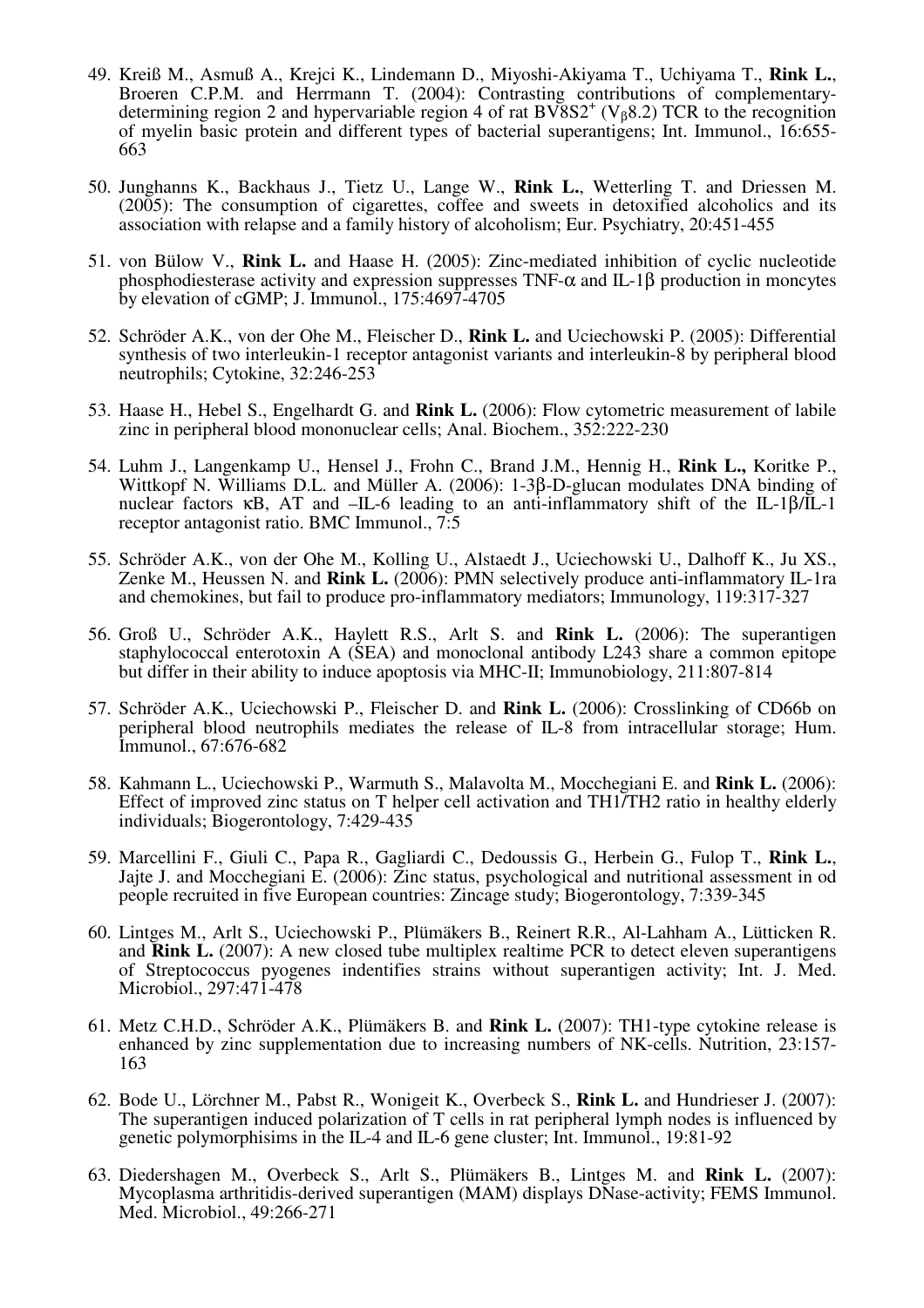- 64. Haase H., Mazzatti D.J., White A., Ibs K.H., Engelhardt G., Hebel S., Powell J.R. and **Rink L.** (2007): Differential gene expression after zinc supplementation and deprivation in human leukocyte subsets; Mol. Med.; 13:362-370
- 65. von Bülow V., Dubben S., Engelhardt G., Hebel S., Plümäkers B., Heine H., **Rink L.** and Haase H. (2007): Zinc-dependent suppression of TNF- $\alpha$  production is mediated by protein kinase A-induced Raf-1 inhibition; J. Immunol.; 179:4180-4186
- 66. Bode U., Lörchner M., Ahrendt M., Blessenohl M., Kalies K., Claus A., Overbeck S., **Rink L.** and Pabst R. (2008): Dendritic cell (DC) subsets in lymph nodes are characterized by the specific draining area and influence the phenotype and fate of primed T cells; Immunology; 123:480-490
- 67. Overbeck S., Uciechowski P., Ackland M.L., Ford D. and **Rink L.** (2008): Intracellular zinc homeostasis in leukocyte subsets is regulated by different expression patterns of zinc exporters ZnT-1 up to ZnT-9; J. Leukoc. Biol.; 83:368-380
- 68. Mariani E., Mangialasche F., Feliziani F.T., Cecchetti R., Malavolta M., Bastiani P., Baglioni M., Dedoussis G., Fulop T., Herbein G., Jajte J., Monti D., **Rink L.**, Mocchegiani E. and Mecocci P. (2008): Effects of Zinc supplementation on antioxidant enzyme activities in healthy old subjects**,** Exp. Gerontol.; 43:445-451
- 69. Kahmann L., Uciechowski P., Warmuth S., Plümäkers B., Gressner A.M., Malavolta M., Mocchegiani E. and **Rink L.** (2008)**:** Zinc supplementation in the elderly reduces spontaneous inflammatory cytokine release and restores T cell functions; Rejuv. Res.; 11:227-237
- 70. Uciechowski P., Kahmann L., Plümäkers B., Malavolta M., Mocchegiani E., Dedoussis G., Herbein G., Jajte J. and **Rink L.** (2008)**:** TH1 and TH2 cell polarization increases with aging and is modulated by zinc supplementation; Exp. Gerontol.; 43:493-498
- 71. Mariani E., Neri S., Cattini L., Mocchegiani E., Dedoussis G.V., Kanoni S., **Rink L.**, Jajte J. and Facchini A. (2008): Effect of zinc supplementation on plasma IL-6 and MCP-1 production and NK cell function in healthy elderly: interactive influence of  $+647MT1a$  and  $-174IL-6$ polymorphic alleles; Exp. Gerontol.; 43:462-471
- 72. Varin A., Larbi A., Dedoussis G.V., Jajte J., **Rink L.**, Monti D., Malavolta M., Marcellini F., Mocchegiani E., Herbein G. and Fulop T. (2008): In vitro and in vivo effects of Zinc on cytokine signalling in human T cells; Exp. Gerontol.; 43:472-482
- 73. Malavolta M., Cipriano C., Costarelli L., Giacconi R., Tesei S., Muti E., Piacenza F., Larbi A., Pawelec G., Dedoussis G., Herbein G., Monti D., Jajte J., **Rink L.** and Mocchegiani E. (2008): Metallothionein down-regulation in very old age: a phenomenon associated with cellular senescence?; Rejuv. Res.; 11:455-459
- 74. Mocchegiani E., Giacconi R., Costarelli L., Muti E., Cipriano C., Tesei S., Pierpaoli S., Giuli C., Papa R., Marcellini F., Gasparini N., Pierandei R., Piacenza F., Mariani E., Monti D., Dedoussis G., Kanoni S., Herbein G., Fulop T., **Rink L.**, Jajte J. and Malavolta M. (2008): Zinc deficiency and IL-6 -174G/C polymorphism in old people from different European countries: effect of zinc supplementation. Zincage study; Exp. Gerontol.; 43:433-444
- 75. Dedoussis G.V., Kanoni S., Mariani E., Cattini L., Herbein G., Fulop T., Varin A., **Rink L.**, Jajte J., Monti D. and Mocchegiani E. (2008): Mediterranean diet and plasma concentration of inflammatory markers in old and very old subjects in the ZINCAGE population study; Clin. Chem. Lab. Med.; 46:990-996
- 76. Mazzatti D.J., White A., Ibs K.H., Engelhardt G., Hebel S., Powell J.R., **Rink L.** and Haase H. (2008): Effects of long-term zinc supplementation and deprivation on gene expression in human THP-1 mononuclear cells; J. Trace Elem. Med. Biol.; 22:325-336
- 77. Haase H., Engelhardt G., Hebel S., Heine H. and **Rink L.** (2008): Zinc signals are essential for lipopolysaccharide-induced signal transduction in monocytes; J. Immunol., 181:6491-6502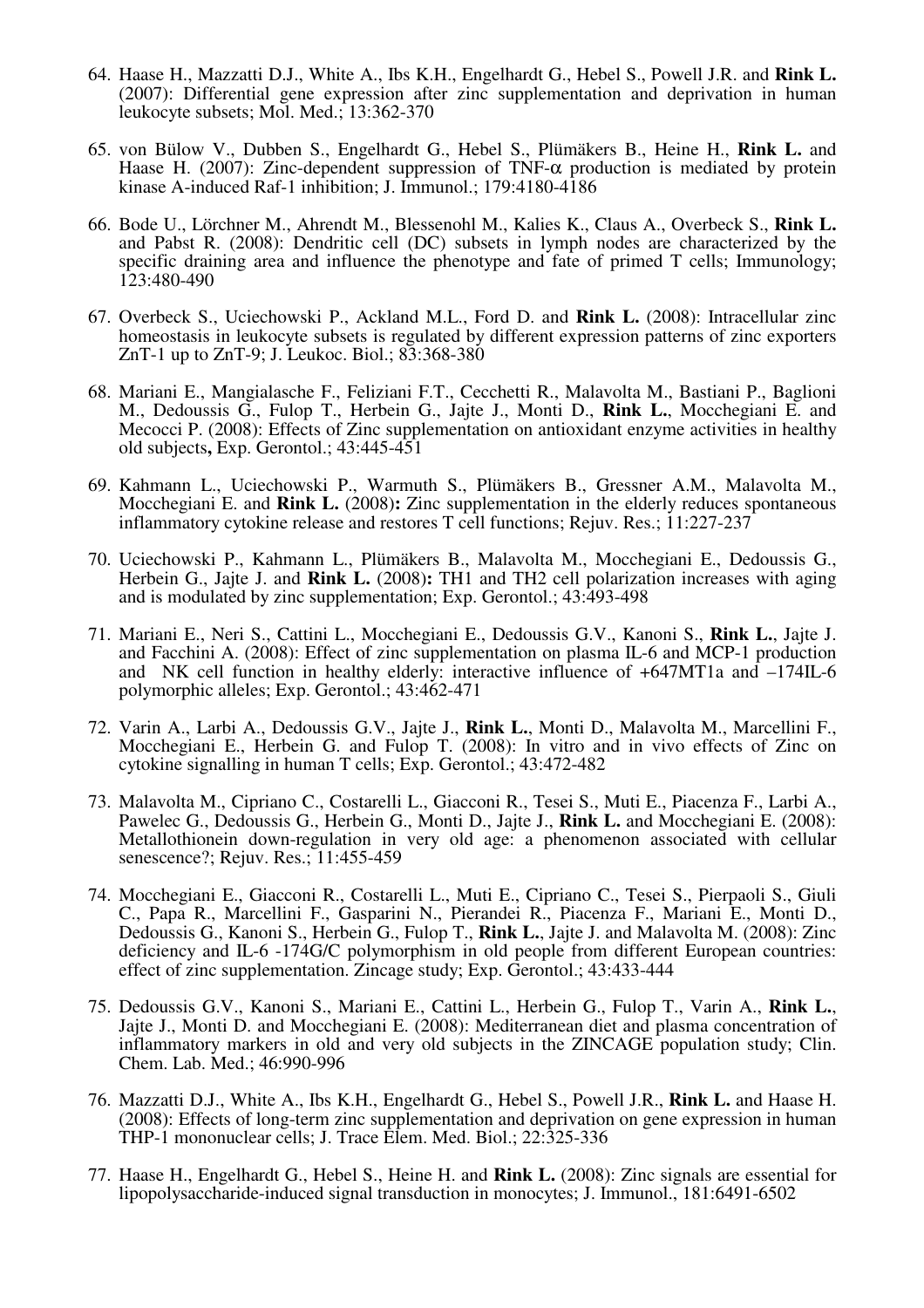- 78. Haase H., Hebel S.,Engelhardt G. and **Rink L.** (2009): Zinc ions cause the thimerosal-induced signal of fluorescent calcium probes in lymphocytes; Cell Calcium, 45:185-191
- 79. Dlaske H., Karaüzüm H., Monzon-Casanova E., Rudolf R., Starick L., Müller I., Wildner G., Diedrichs-Moehring M., Koch N., Miyoshi-Akiyama T., Uchiyama T., Wonigeit K., Fleischer B., Overbeck S., **Rink L.** and Hermann T. (2009): Superantigen-presentation by rat MHC class II molecules RT1.B and RT1.D; Immunology, DOI:10.111/j.1365-2567.2008.03033x
- 80. Kanoni S., Dedoussis G.V., Herbein G., Fulop T., Varin A., Jajte J., **Rink L.**, Monti D., Mariani E., Malavolta M., Giacconi R., Marcellini F. and Mocchegiani E.: Assessment of genenutrient interactions on inflammatory status of the elderly with the use of Zinc Diet Score-ZINCAGE study; J. Nutr. Biochem., angenommen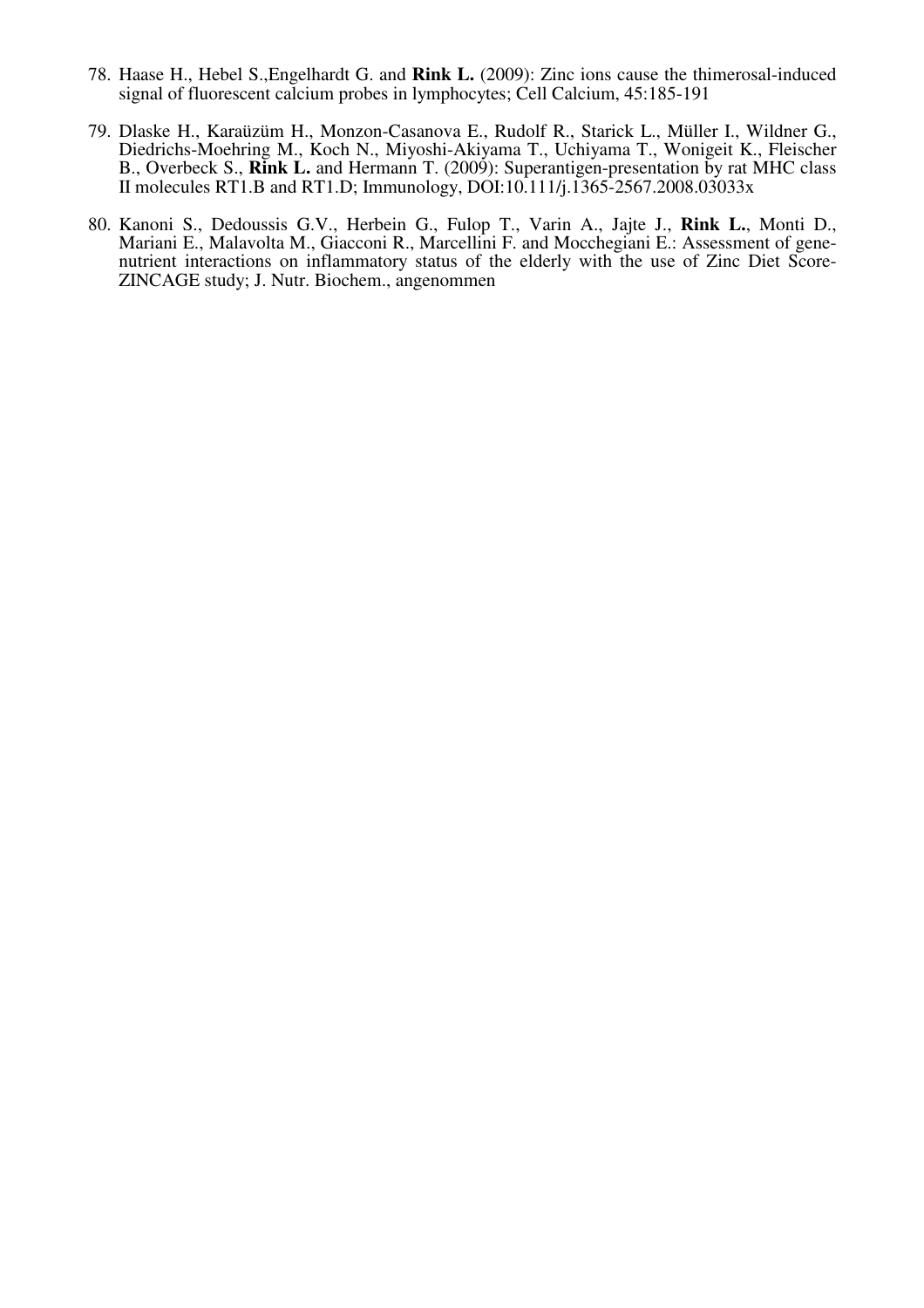## **B. Übersichtsartikel und Buchbeiträge**

- 1. **Rink L.** and Kirchner H. (1992): *Mycoplasma arthritidis*-derived superantigen: in Biological significance of superantigens (Editor B. Fleischer); Chem. Immunol., 55:137-145
- 2. Kirchner H., Kruse A., Neustock P., **Rink L.** (1993): Cytokine und Interferone Botenstoffe des Immunsystems; Spektrum Akademischer Verlag
- 3. **Rink L.** and Wenzel B.E. (1996): Transgenic models for thyroid diseases discussion; Exp. Clin. Endocrinol., 104 S3:46-48
- 4. **Rink L.** and Kirchner H. (1996): Recent progress in the TNFα field; Int. Arch. Allerg. Immunol., 111:199-209
- 5. Danzer S. and **Rink L.** (1996): Reverse transcription polymerase chain reaction for cytokines in the mixed lymphocyte culture. Is there a role in renal transplantation?; Nephrol. Dial. Transpl., 11:1246-1247
- 6. **Rink L.** und Kirchner H. (1997): Viren und das Immunsystem: in Immunologie 4. Auflage (Hrsg. D. Gemsa, J.R. Kalden, K. Resch); Georg Thieme Verlag, Kap. 10, S.184-200
- 7. **Rink L.** und Seyfarth M. (1997): Besonderheiten immunologischer Untersuchungsergebnisse im Alter, Z. Gerontol. Geriat., 30:220-225
- 8. Wellinghausen N., Kirchner H. and **Rink L.** (1997): The immunobiology of zinc; Immunol. Today, 18:519-521 (umbenannt in Trends Immunol.)
- 9. **Rink L.** (1998): Tumor necrosis factor alpha: in encyclopedia of immunology 2nd Edition (Editors I.M. Roitt and P.J. Delves); Academic Press, 4:2435-2440
- 10. **Rink L.**, Cakman I. and Kirchner H. (1998): Altered cytokine production in the elderly; Mech. Ageing Dev., 102:199-210
- 11. Wellinghausen N. and **Rink L.** (1998): The significance of zinc for leukocyte biology; J. Leukoc. Biol.; 64:571-577
- 12. **Rink L.** and Kirchner H. (1999): Immunobiology of zinc and zinc therapy Reply to Reinhold et al.; Immunol. Today; 20:102-103 (umbenannt in Trends Immunol.)
- 13. Seidel A., Rothermundt M. and **Rink L.** (1999): Cytokine production in depressed patients: in Cytokines, Stress and Depression (Editors R. Dantzer, E.E. Wollmann and R. Yimiya); Adv. Exp. Med. Biol. 461:47-57;
- 14. **Rink L.** and Kirchner H. (2000): Zinc-altered immune function and cytokine production; J. Nutr. 130:1407S-1411S
- 15. **Rink L.** and Gabriel P. (2000): Zinc and the immune system; Proc. Nutr. Soc.; 59:541-552
- 16. **Rink L.** and Gabriel P. (2001): Extracellular and immunological actions of zinc; BioMetals; 14:367-383
- 17. **Rink L.** and Kirchner H. (2001): Bakterielle Superantigene; Focus-MUL, 18:162-171
- 18. Ibs K.H. und **Rink L.** (2001): Das Immunsystem im Alter; Z. Gerontol. Geriat.; 34:480-485
- 19. **Rink L.** and Gabriel P. (2001): Extracellular and immunological actions of zinc: in Zinc Biochemistry, Physiology, and Homeostasis (Editor W. Maret); Kluwer Academic Press; pp 181-197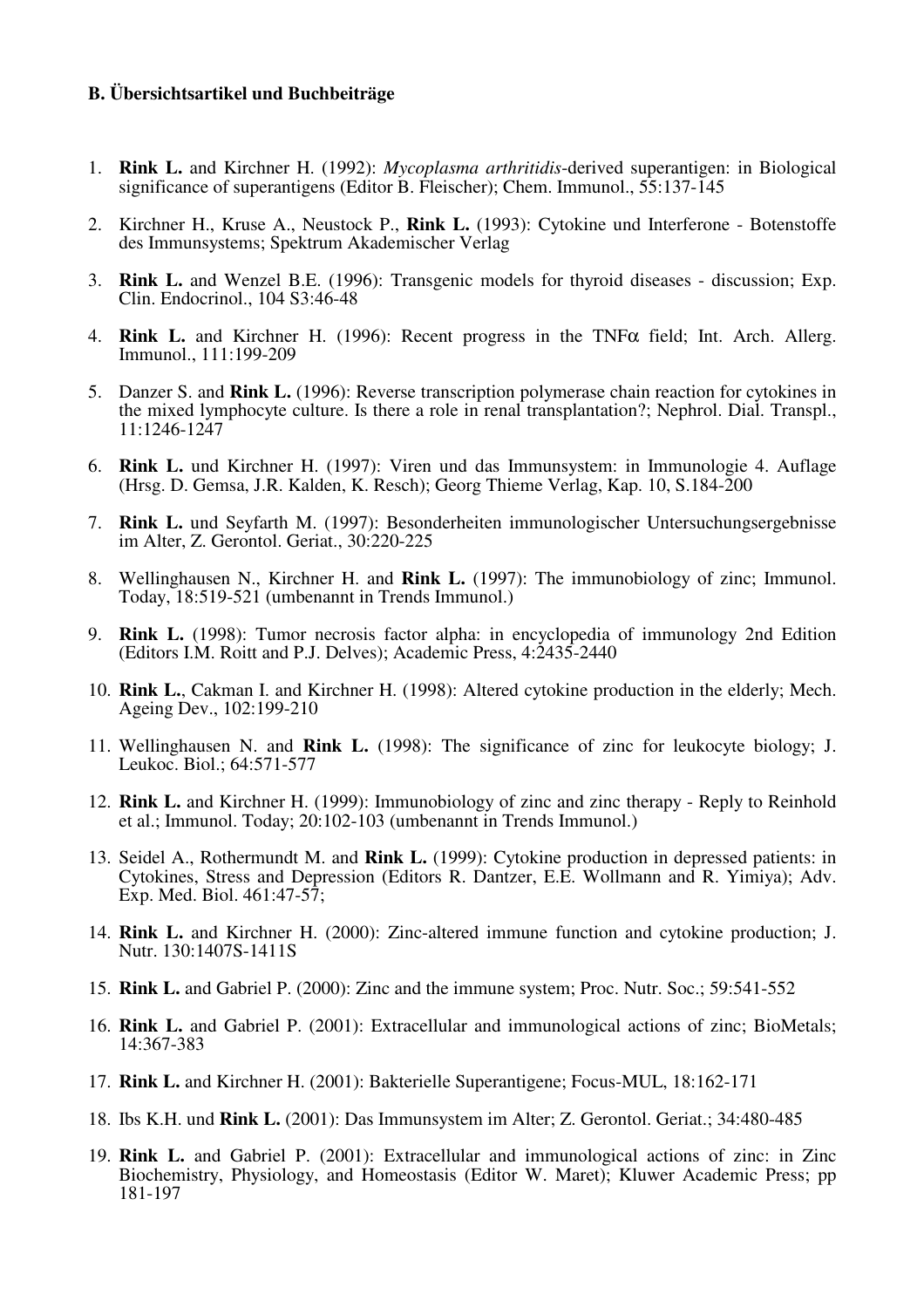- 20. **Rink L.** (2002): Veränderungen im Cytokinsystem älterer Menschen: in Praktische Geriatrie 21 (Hrsg. R.-M. Schütz); S. 53-65
- 21. Gabriel P. and **Rink L.** (2002): Alterations in the cytokine system of the elderly: in Aging. Morphological, Biochemical, Molecular and Social Aspects (Editors M. Oehmichen, S. Ritz-Timme, C. Meissner); Research in Legal Medicine; 27:353-363
- 22. Ibs K.H. and **Rink L.** (2003): Zinc-altered immune function; J. Nutr.; 133:1452S-1456S
- 23. Ibs K.H. and **Rink L.** (2003): Zinc: in Diet and Human Immune Function (Editors D.A. Hughes, L.G. Darlington A., Bendich); Humana Press; pp 241-259
- 24. Ibs K.H., Gabriel P. and **Rink L.** (2003): Zinc and the immune system of the elderly: in Basic Biology and Clinical Impact of Immunosenescence (Editor G. Pawelec, Series: Advances in Cell Aging and Gerontology, Series Editor M.P. Mattson); Elsevier Science Publisher; 13:243- 259
- 25. Schröder A.K. and **Rink L.** (2003): Neutrophil immunity of the elderly; Mech. Ageing Dev., 124:419-425
- 26. **Rink L.** und Dalhoff K. (2004): Altersspezifische Veränderungen des Immunsystems und deren assoziierte Krankheitsbilder: in Handbuch der Molekularen Medizin, Band 13 "Molekularmedizinische Grundlagen von altersspezifischen Erkrankungen" (Hrsg. D. Ganten und K. Ruckpaul); Springer-Verlag; S. 429-464
- 27. Ibs K.H. und **Rink L.** (2004): Die Immunseneszenz Das Immunsystem im Alter: in Anti Aging Medizin 2003; Congress Compact Verlag; S. 144-167
- 28. Haase H. and **Rink L.** (2006): Influence of zinc on immune function; Mol. Asp. Immunobiol., 18:2
- 29. Mocchegiani E., Costarelli L., Giacconi R., Cipriano C., Muti E., **Rink L.** and Malavolta M. (2006): Zinc homeostasis in aging: Two elusive faces of the same "metal"; Rejuv. Res., 9:351- 354
- 30. Mocchegiani E., **Rink L.** and Blasco M. (2006): Zinc and ageing (ZINCAGE project); Biogerontology, 7:305-306
- 31. Haase H., Mocchegiani E. and **Rink L.** (2006): Correlation between zinc status and immune function in the elderly; Biogerontology, 7:421-428
- 32. Haase H. and **Rink L.** (2007): The physiological role of zinc ions in mammalian signal transduction: in Focus on Signal Transduction Research (Ed. MacAlpine); Novapublishers New York; pp1-35
- 33. Uciechowski P. und **Rink L.** (2007): Immunsystem: in Altersmedizin aktuell (Hrsg. H.W. Heiß); Ecomed Verlag; Kap. 7.4.3 S. 1-28
- 34. **Rink L.** and Haase H. (2007): Zinc homeostasis and immunity; Trends Immunol., 28:1-4
- 35. Haase H. and **Rink L.** (2007): Signal transduction in monocytes: the role of zinc ions; Biometals, 20:579-585
- 36. Haase H. and **Rink L.** (2007): Zinc and the altered immune system in the elderly: in Immunosenescence (Ed. G. Pawelec); Landes Bioscience; pp. 128-136
- 37. Uciechowski P. und **Rink L.** (2007): Immunsystem im Alter: in Onkologie (Hrsg. H. zur Hausen, W. J. Zeller); Ecomed Verlag; Kap. VII-8.6 S. 1-15